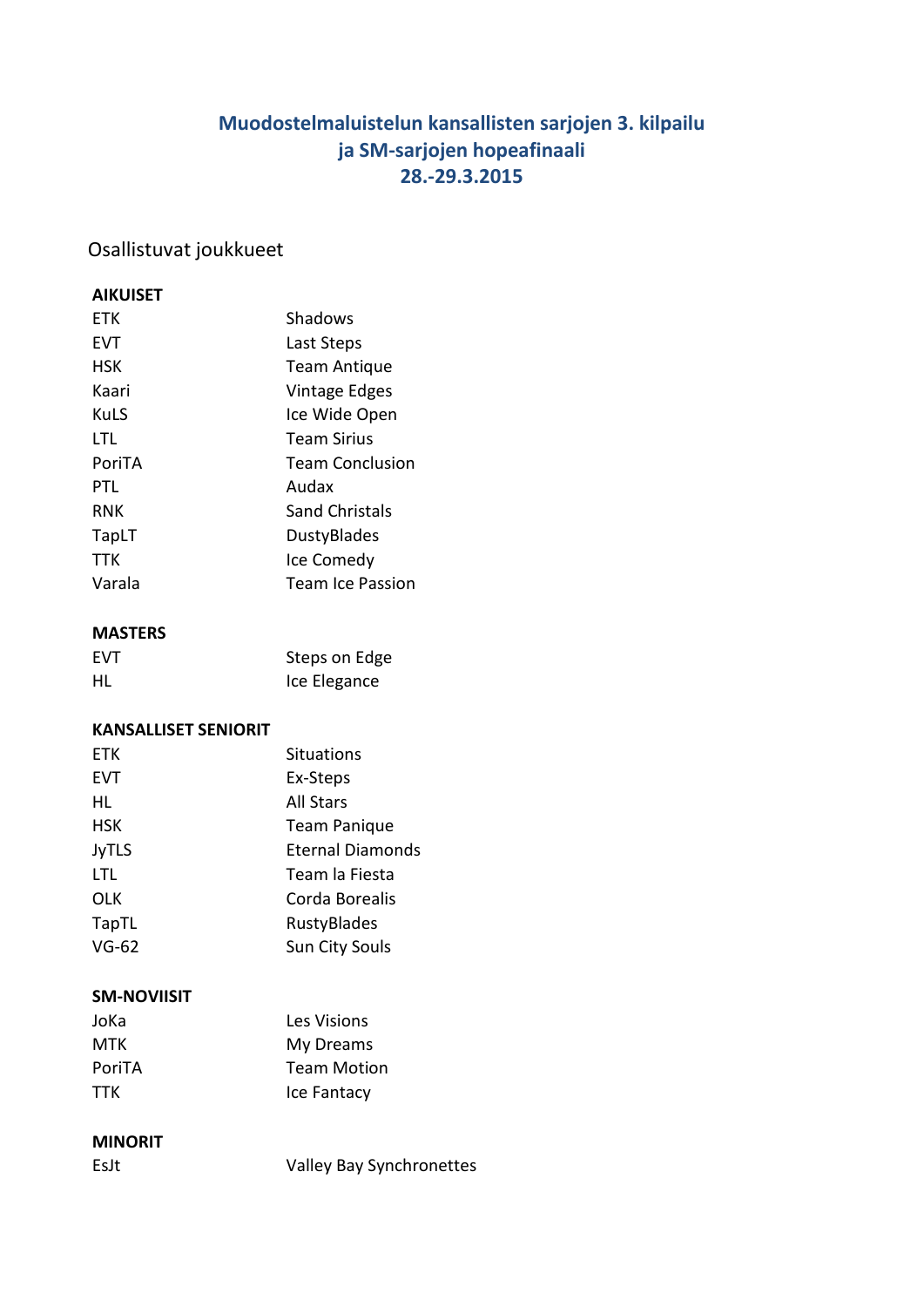| <b>ETK</b>   | Rainbows                |
|--------------|-------------------------|
| <b>EVT</b>   | <b>Sunny Steps</b>      |
| HL           | Sunlights               |
| <b>HSK</b>   | Team Sympatique         |
| HTK          | <b>MiniMints</b>        |
| JoKa         | Les Petites Visions     |
| <b>JyTLS</b> | <b>Golden Diamonds</b>  |
| Kaari        | Golden Edges            |
| KouJT        | <b>Team White Pearl</b> |
| KuLS         | Ice Attractions         |
| LTL          | Team el Mar             |
| MTK          | Mini Dreams             |
| OLK          | Tähtitytöt              |
| PoriTA       | <b>Team Minion</b>      |
| PTL          | Ad Astra                |
| RauTL        | Primavista              |
| <b>RJT</b>   | Chicas de la Luna       |
| TapTL        | <b>StarBlades</b>       |
| TRT          | Minores Aboenses        |
| TTK          | Ice Melody              |
| VG-62        | Sun City Sweets         |

### **KANSALLISET JUNIORIT**

| <b>FTK</b> | Ice Spirit             |
|------------|------------------------|
| EVT        | <b>Hot Steps</b>       |
| HL         | Moonlights             |
| HL         | Moonshadows            |
| HSK        | <b>Team Hysterique</b> |
| JoKa       | <b>Miracles</b>        |
| KuLS       | Ice Confusion          |
| PTL        | Altius                 |
| RJT        | Chicas del Sol         |
| RNK        | <b>Star Christals</b>  |
| SaiML      | Secret Illusions       |
| SalPa      | Team Somnium           |
| SeiTL      | <b>RiverPearls</b>     |
| VG-62      | Sun City Sound         |

### **KANSALLISET NOVIISIT**

| Cool Steps             |
|------------------------|
| Silverlights           |
| <b>Team Pink Pearl</b> |
| Sunrise                |
| Team Soleil            |
|                        |